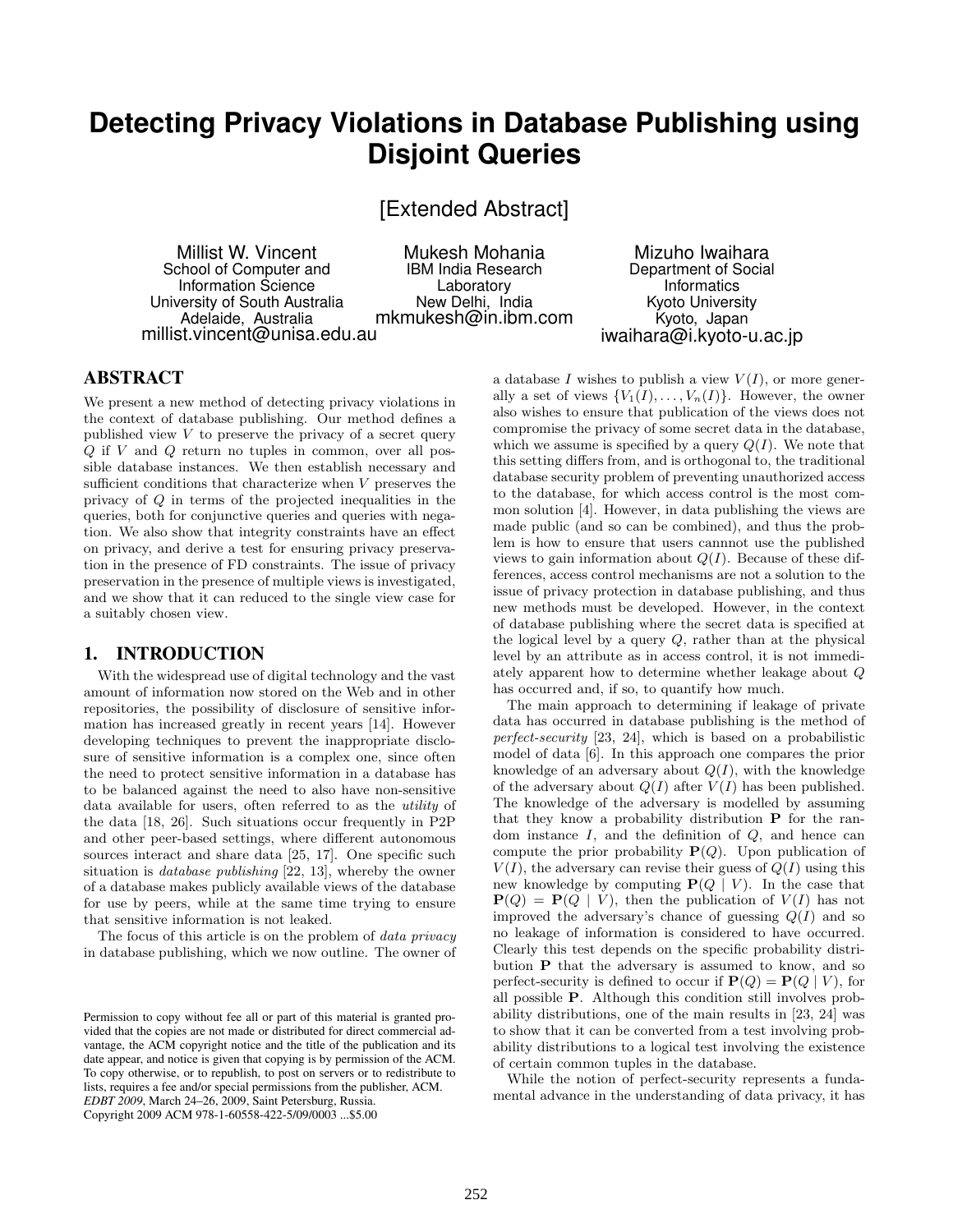some practical limitations in the context of database publishing, as acknowledged by the originators of the approach [6]. The first limitation is that the notion of perfect-security can be too strict - it classifies some cases as security violations that are acceptable in practice. We also note that in database publishing the database owner has to balance the need to protect private data against the need to publish useful data, and so a privacy protection technique that is too strict will limit the utility of the published data. The second limitation is that checking whether a secret query Q is perfectly-secure w.r.t.  $V$  is computationlly intractable, even for conjunctive queries where the problem has been shown to be  $\Pi_2^p$ -complete [23, 24]. Thirdly, collusion cannot occur in the perfect-security approach since one of the fundamental results in  $[23, 24]$  was to show that if  $Q$  is perfectly-secure w.r.t. a set of views taken individually, then  $Q$  is perfectly secure w.r.t. the set as a whole. The orginators of the perfectsecurity approach consider this to be a weakness [6], since in practice collusion can and does occur.

In this article we present a new method of detecting privacy violations in database publishing, with the aim of overcoming the limitations just mentioned of the perfect-security approach and thus provide an alternative in applications where a less stringent, but computationally tractable, method of detecting privacy violations is required. Other proposals for relaxing the notion of perfect-security [8, 7] are based on a probabilistic model, and hence may require knowledge of distributions for data. Our method is based on the intuitive notion that if a published view  $V$  is not to leak information about a secret query  $Q$ , then  $Q$  and  $V$  should not return any tuples in common, that is  $Q(I)$  and  $V(I)$  should be disjoint, a notion first introduced in [11] in another context. In general our notion of privacy preservation is a weaker notion than perfect-security, yet seems to capture the intuitive notion of privacy in many applications. Moreover, we show that the problem of testing whether V preserves the privacy of Q can be done in polynomial time (for conjunctive queries), and that collusion can occur in our model. Another feature of our approach is that it is sensitive to changes in the secret query Q that leave the query body unchanged but alter the schema. This allows the database owner to adjust the level of privacy until the correct balance between privacy and utility has been achieved.

We note also that the topic of disjoint queries investigated in this article has application in another area, apart from that of privacy preservation, namely that of irrelevant updates [15, 16]. Given a view V over a database instance I, an irrelevant update to I is one that does not change the result of  $V$ . This topic was investigated by several works in the 1990's because of its importance in view maintenance [12, 19], and has also found application more recently in query processing in probabilistic databases [3]. The application of disjoint queries to irrelevant updates is as follows. Suppose that we update a set of tuples in the database defined by  $Q(I)$ . If we denote the tuples in I that are involved in a derivation of a tuple in  $V(I)$  by  $V^{-1}(I)$ , then the update will be irrelevant if  $Q(I)$  and  $V^{-1}(I)$  are disjoint.

We now summarize the main contributions of this article.

- We define data privacy based on requiring that the tuples in a published view  $V$  be disjoint from the secret query Q.
- For the case of conjunctive queries, we prove a nec-

essary and sufficient result for Q and V to be disjoint based on the projections of the inequalities in the queries. We then show that testing whether V preserves the privacy of Q can be done in polynomial time in the size of  $Q$  and  $V$ .

- We extend the previous result to the case of queries involving negation.
- We investigate the effect of integrity constraints in the database and show that they affect whether or not the privacy of Q is preserved. We then establish a result which gives a necessary condition for  $V$  to preserve the privacy of Q, when the queries are conjunctive and the database satisfies a set of FD constraints.
- We investigate the issue of privacy preservation in the presence of multiple published views, and we show that collusion can occur in our model. We then show that the problem of determining if a set of views preserves the privacy of Q can be solved by reducing it to the problem of testing whether a single view, defined as a join query over all the published views, preserves the privacy of Q.
- We do a detailed comparison of our notion of privacy preservation with perfect-security and prove several results which characterizes when the two notions coincide, and when they differ.

The rest of this article is organized as follows. In Section 2 we present the main features of our approach for detecting privacy violations, and in Section 3 we present some basic definitions and notations. In Section 4 we establish necessary and sufficient conditions for  $V$  to be privacy preserving, both for conjunctive queries and also for queries involving negation. We also show in Section 4 that for conjunctive queries, testing whether  $V$  preserves the privacy of  $Q$  can be done in polynomial time in the size of  $Q$  and  $V$ . In Section 5 we examine the effect of FD constraints on privacy and derive a sufficient condition for  $V$  to preserve the privacy of Q when the database satisfies a set of FD constraints. In Section 6, we investigate privacy in the presence of multiple published views, and show that the problem of determining if a set of queries preserves the privacy of Q can be reduced to determining if a single suitably chosen view preserves the privacy of Q. Section 7 contains a detailed comparison of privacy preservation versus perfect-security, and we survey related work in Section 8. Finally, Section 9 contains some concluding comments.

## 2. PRIVACY AND DISJOINT QUERIES

Our approach to determining whether a view  $V$  preserves the privacy of a secret query  $Q$  is based on the following notion of disjoint queries, a topic first studied in [12], and assuming for the moment that  $Q$  and  $V$  have the same schema.

DEFINITION 1. If I is an instance of a database schema  $D$ and Q and V are queries that have the same schema, then Q and V are defined to be disjoint if for every  $I, Q(I) \cap V(I) =$  $\emptyset$ .

Our motivation for defining privacy based on disjoint queries comes from the view-based access control used in databasesecurity [4]. In this method, users can only access the database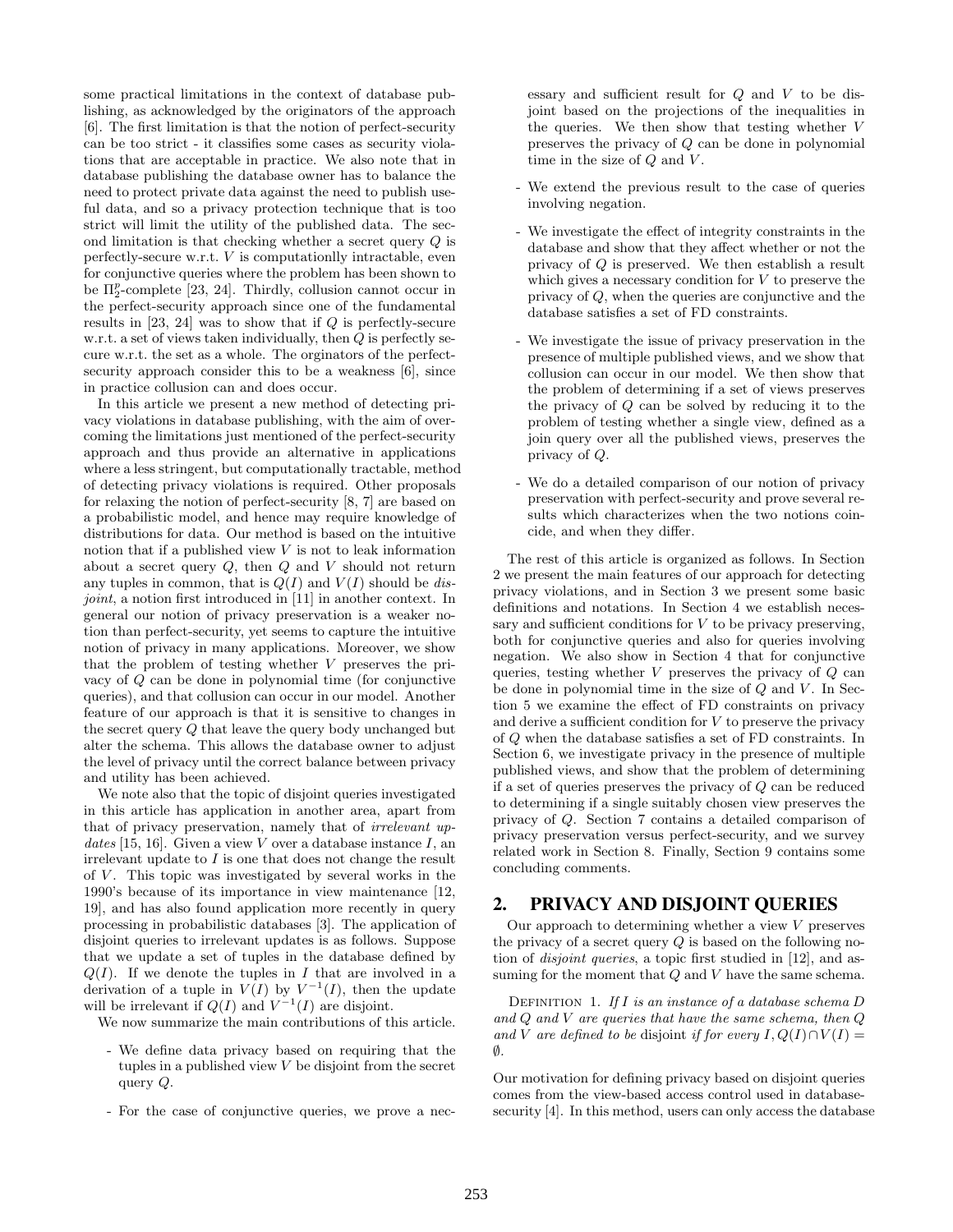through a view(s) and a user query is considered legal only if it returns a subset of the view for all possible database states. Our approach is the inverse of the view-based approach since rather than specifying the information that can be accessed, we specify the information that is private by a query Q, and then the notion of a user query being legal translates to the requirement in our approach that the user query must be disjoint from Q for all possible database states.

We now illustrate our definition by an example.

EXAMPLE 1. Let  $D = \{R_1(C\#, N), R_2(C\#, A, B)\}\$ be a database schema where:  $C#$  represents the id of a customer, N represents the name of a customer, A represents an account number and B represents an account balance. Suppose also that we have a secret query  $Q$  and published queries  $V_1$ and  $V_2$  defined by the following conjunctive queries:

$$
Q(N, B) \leftarrow R_1(C\#, N), R_2(C\#, A, B), B > 10000
$$
  
 
$$
V_1(N, B) \leftarrow R_1(C\#, N), R_2(C\#, A, B), A = 'A101'
$$
  
 
$$
V_2(N, B) \leftarrow R_1(C\#, N), R_2(C\#, A, B), B < 10000
$$

The query  $V_1$  is not disjoint from  $Q$  since  $Q(I)$  and  $V_1(I)$ overlap for some database instances, such as  $I = \{R_1\{\text{'}C100',\}$  $\{Bill'\}\ \}, R_2\{\langle C100', A101', 1500\rangle\}\}.$  However,  $V_2$  and Q are disjoint because the conflict between the selection conditions in the two queries ensures that the returned tuples will always be disjoint.

We observe that in our approach, the intersection is at the tuple level, not at the attribute level. For instance, in the previous example it is possible for  $Q$  and  $V_2$  to return a common value for  $N$ , although the queries are still defined to be disjoint. This is because we regard the basic semantic unit of information to be a tuple, not an attribute value, and so we define a privacy violation as occurring only when the same tuple is returned by the secret query and the user query, for some database instance.

We now consider the situation where the schema of secret query and the user query differ. There are two possible cases.

The first case is where the schema of Q contains an attribute that is not in  $V$ . Based on our assumption that the semantic unit of information is a tuple, we do not regard this situation as a privacy violation. So, for instance, if in Example 1 we let Q remain unchanged but change the schema of  $V_1$  to  $V_1(N, A)$ , then the new  $V_1$  preserves the privacy of  $Q$ .

The other case is where the schema of Q is strictly contained in the schema of  $V$ . In this case, since a tuple returned by Q can be the projection of a tuple returned by  $V$ , we consider that a privacy violation can occur in this situation. For instance, if in Example 1 the schema of  $V_1$ was extended to  $V_1(C\#, N, B)$ , then we would still consider this as a privacy violation because the projection of a tuple returned by the new  $V_1$  could be equal to a tuple returned by Q.

We note that with our definition of privacy, whether a privacy violation occurs is sensitive to the schema of the secret query and so care is needed in defining the secret query schema to ensure that the correct semantics are obtained. For instance, the secret query  $Q$  in Example 1 specifies that the name and balance of a customer are to be kept secret. This means that any user query with a schema containing only name or balance alone would not violate the privacy of Q. However, if the schema of Q was changed to  $Q(N)$ ,

then this implies that every user query that had a schema with  $N$  would violate the privacy of  $Q$  since there are no restrictions placed on  $N$  in the body of  $Q$ . So, in Example 1 for instance, under the new definition of Q the user query  $V_2$  now violates the privacy of  $Q$ . In general, reducing the schema of Q, while keeping the body of Q unchanged, results in a stricter notion of privacy preservation. This point will be explored in more detail in a later section.

## 3. BASIC DEFINITIONS

In this section we formalize our notion of privacy preservation discussed in the previous section.

We assume a relational setting. A *database schema D* consists of a finite set of *relational schemas*  $\{R_1, \ldots, R_n\}$ , where each relational schema consists of a unique name and a finite set of attributes. The set of attributes in a relational schema  $R_i$  is denoted by  $sch(R_i)$ , and without loss of generality we assume that each attribute appears in at most one relational schema. We also assume that every attribute is defined over  $Z$ , the set of positive and negative integers. A tuple for a relational schema  $R_i$ , where  $sch(R_i) = \{X_1, \ldots, X_k\}$ , is an element of the set  $\mathbb{Z} \times ... \times \mathbb{Z}$  (k times). A relation r defined over relational schema  $R_i$ , denoted by  $r(R_i)$  or simply by r if  $R_i$  is understood, consists of a finite set of tuples defined over  $R_i$ . A *database instance* defined over a schema  $D = \{R_1, \ldots, R_n\}$ , denoted by  $I(D)$ , or simply by I if D is understood, is a finite set of relations  $\{r_1(R_1), \ldots, r_n(R_n)\}.$ 

The queries we consider are nonrecursive DATALOG queries with inequalities, and possibly with negation, defined as follows. We first note that while we define queries using the well known rule-based approach [1], our presentation differs slightly from the usual formulation since the variables in a query have a type, which is the corresponding attribute of the relational schema in which it appears. This is done because we use both the schema of the secret query, and its contents, in determining privacy preservation, and so we need to know the attribute in the schema that corresponds to each variable in the schema of the query.

To simplify the presentation, we assume that the head of the query contains only variables, though this is not essential and our results can be easily extended to the case where constants appear in the head of the query.

DEFINITION 2. We assume a set of variable names  $\Omega$ , and the function typ which is a mapping from  $\Omega$  to the set  $sch(R_1) \cup \ldots \cup sch(R_n)$ , where  $D = \{R_1, \ldots, R_n\}$ . A query Q is defined by:

$$
Q(\bar{X}) \leftarrow t_1, \ldots, t_n, C_{n+1}, \ldots, C_{n+m}
$$

where  $t_1, \ldots, t_n$  are terms,  $C_{n+1}, \ldots, C_{n+m}$  are inequalities, and  $\bar{X} \subseteq \Omega$ . A term is either of the form:

- 1.  $R(X_1, \ldots, X_n)$ , where R is a relational schema in D and  $\{X_1, \ldots, X_n\} \subseteq \Omega$ . This is called a positive term; or
- 2.  $\neg R(X_1, \ldots, X_n)$ , where R is a relational schema in D and  $\{X_1, \ldots, X_n\} \subseteq \Omega$ . This is called a negative term.

An inequality is either of the form:

- 1. X op a, where  $X \in \Omega$ ,  $a \in \mathbb{Z}$ , op  $\in \{ \langle \leq, \leq, =, \rangle, \geq, \}$ ; or
- 2. X op Y, where  $\{X, Y\} \subseteq \Omega$ , op  $\in \{<, \leq, =, >, \geq, \}.$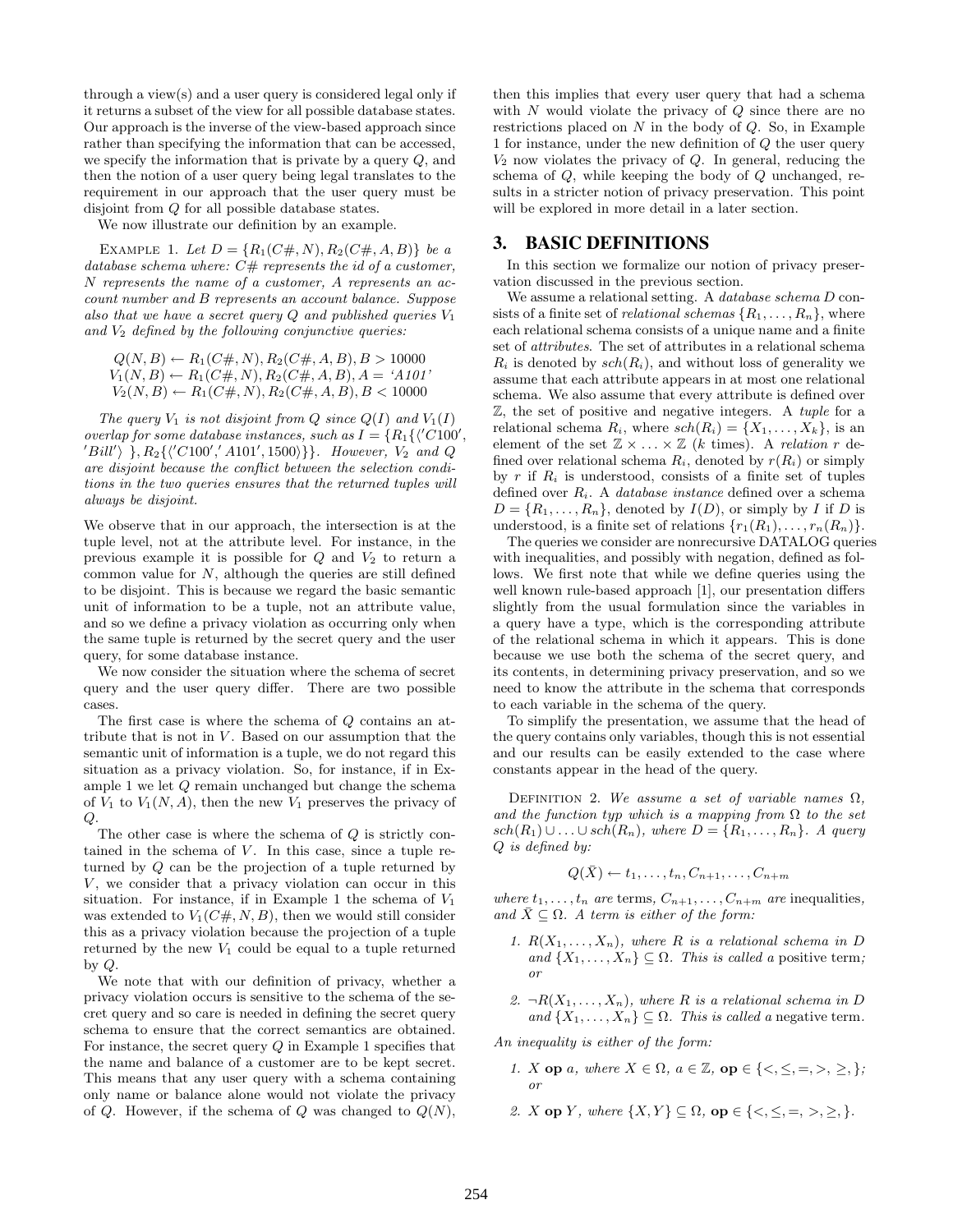$Q(\bar{X})$  is called the head of the query Q, and  $t_1, \ldots, t_n, C_{n+1}$ ,  $\ldots, C_{n+m}$  is called the body of Q.

 $\overline{X}$  is called the schema of Q and is also denoted by sch(Q). We also place the following restrictions on queries:

(i) We assume that a variable can appear at most once in the body of the query, and at most once in the head of a query;

(ii) If a variable  $X_i$  appears as the ith variable in a term  $R(1, \ldots, X_i, \ldots)$  or  $\neg R(1, \ldots, X_i, \ldots)$ , then typ $(X_i) = A_i$ , where  $A_i$  is the ith attribute of R;

(iii)  $\bar{X} \neq \emptyset$ , i.e. Boolean queries are not allowed.

We note that condition (i) above does not prevent join queries from being defined in our framework, since a join query can be modelled by including inequalities in the query which force the join variables to be equal. Similarly, allowing constants as well as variables in the terms of a query can also be modelled using inequalities. Finally, we note that self-joins are allowed in queries but Boolean queries are not. This last restriction is to simplify the presentation, and our approach can easily be extended to Boolean queries.

Since the inequality  $X < a$  is equivalent to  $X \leq a-1$ , and  $X > a$  is equivalent to  $X \ge a + 1$ , we assume for the rest of the article that  $op \in {\leq} , \geq$ , for any inequality of the form  $(X \text{ op } a)$ . Also, because of symmetry, we assume that  $op \in \{<,\leq,\}$  for any inequality of the form X op Y. We also note that the equality operator is redundant since it can be modelled as two inequalities, but we include it so as to simplify the presentation of some of the examples.

If all terms in Q are positive terms, then Q is called a conjunctive query with inequalities and will be denoted by DATALOG. Queries with at least one negative term will be denoted by DATALOG<sup>-</sup>. We also assume that the queries are range restricted, i.e. every variable X in  $\bar{X}$  also appears in some positive term in the body of  $Q$ , or there exists a variable Y such that  $C_{n+1}, \ldots, C_{n+m}$  imply that  $X = Y$ and  $Y$  appears in some positive term in the body of  $Q$ . We now define query evaluation in the standard fashion.

DEFINITION 3. Let  $Q(X_1, \ldots, X_p)$  be a query, let vars(Q) denote the set of variables which appear in the body of Q, and let I be a database instance defined over D.

A valuation  $\rho$  for Q is a function from vars(Q) to  $\mathbb{Z}$ , and the evaluation  $\rho(Q, I)$ , where  $I = \{r_1, \ldots, r_n\}$  is defined as follows:

- 1. A term  $R_i(X_1,\ldots,X_n)$  evaluates to true if the tuple  $\langle \rho(X_1), \ldots, \rho(X_n) \rangle \in r_i;$
- 2. A term  $\neg R_i(X_1,\ldots,X_n)$  evaluates to true if the tuple  $\langle \rho(X_1), \ldots, \rho(X_n) \rangle \notin r_i;$
- 3. An inequality  $C = X$  op a evaluates to true if  $\rho(X)$  op a is true;
- 4. An inequality  $C = X$  op Y evaluates to true if  $\rho(X)$ **op**  $ρ(Y)$  is true;
- 5.  $\rho(Q, I)$  evaluates to true if every term and every inequality in the body of Q evaluates to true.

The result of the query  $Q$  on on the database instance  $I$ is defined by:

 $Q(I) = \{ \langle x_1, \ldots, x_p \rangle \mid \text{exists a valuation } \rho \text{ such that }$  $\rho(X_1) = x_1, \ldots, \rho(X_p) = x_p$  and  $\rho(Q, I)$  evaluates to true}

We also need to compare the schemas of queries based on the types of the variables in their schemas in defining privacy, and this is done as follows.

DEFINITION 4. Given queries  $Q(X_1, \ldots, X_n)$  and  $V(X'_1, \ldots, X_n)$  $\ldots$ ,  $X'_m$ ), sch $(Q)$  is contained in sch $(V)$ , denoted by sch $(Q) \preceq$  $sch(V)$ , if  $n \leq m$  and  $typ(X_i) = typ(X'_i)$  for all  $i \in \{1, ..., n\}$ .

The schemas  $sch(Q)$  and  $sch(V)$  are equivalent, denoted by  $sch(Q) \equiv sch(V)$ , if  $sch(Q) \preceq sch(V)$  and  $sch(V) \preceq$  $sch(Q).$ 

The difference between  $sch(V)$  and  $sch(Q)$ , denoted by  $sch(V) \ominus sch(Q) = \{X'_i \mid \exists X_j(typ(X'_i) = typ(X_j))\}.$ 

Based on the discussion in the previous section, we now define privacy preservation as follows.

DEFINITION 5. A query V is privacy preserving with respect to a secret query  $Q$  if either:

(i)  $sch(Q) \ominus sch(V) \neq \emptyset$ ; or

(ii)  $\operatorname{sch}(Q) \preceq \operatorname{sch}(V)$  and Q and V' are disjoint, where  $V'$  is the query defined by:

$$
V'(sch(Q)) \leftarrow V
$$

(assuming, without loss of generality, that the variables in V are renamed if necessary so that  $sch(Q) \subseteq sch(V)$ ).

Case (i) is the situation where there is a variable in the schema of Q for which there is no matching variable in the schema of V which, as discussed in the previous section, we do not consider to be a privacy violation. Case (ii) is where every variable in  $sch(Q)$  has a matching variable in  $sch(V)$ , in which case we require that the projection of V on  $sch(Q)$ be disjoint from Q.

We now define satisfiability and implication of a set of inequalities.

DEFINITION 6. Let  $\bar{C} = \{C_1, \ldots, C_n\}$  be a set of inequalities.  $\bar{C}$  is defined to be satisfiable if there is a valuation  $\rho$ on vars(C) for which every  $C_i \in \overline{C}$  evaluates to true, otherwise it is unsatisfiable.

A set of inequalities C implies another inequality C, denoted by  $C \models C$ , if every valuation  $\rho$  on vars(C) in which every inequality in  $C$  evaluates to true,  $C$  also evaluates to true. The set of all inequalities implied by  $\overline{C}$  is denoted by  $\overline{C}^+$ . Two sets of inequalities,  $\bar{C}_1$  and  $\bar{C}_2$ , are equivalent, denoted

by  $\bar{C}_1 \equiv \bar{C}_2$ , if  $\bar{C}_1^+ = \bar{C}_2^+$ .

If  $\bar{X} \subseteq \Omega$  and  $\bar{C}$  is a set of inequalities, then we define:

$$
\pi_{\bar{X}}(\bar{C}) = \{ C | C \in \bar{C}^+ \land vars(C) \subseteq \bar{X} \}
$$

We note that it may be the case that  $\pi_{\bar{X}}(C)$  is satisfiable, but  $\overline{C}$  is not satisfiable. For example, if  $\overline{C} = \{X \leq 10, Y >$  $Z, Y \lt Z$ , then  $\overline{C}$  is not satisfiable, but  $\pi_X(\overline{C}) \equiv \{X \leq 10\}$ is satisfiable. However, the converse is not true, since it follows immediately from the definition of  $\pi_{\bar{X}}(\bar{C})$  that if  $\bar{C}$ is satisfiable, then  $\pi_{\bar{X}}(\bar{C})$  is also satisfiable.

We now define the sets of upper and lower bounds for a variable in an inequality.

DEFINITION 7. Let  $\bar{C}$  be a satisfiable set of inequalities, and let  $X \in vars(\bar{C})$ . Then:

- $LOW(X,\bar{C}) = \{a \mid X \ge a \in \bar{C}^+\}.$
- $HIGH(X, \bar{C}) = \{a \mid X \le a \in \bar{C}^+\}.$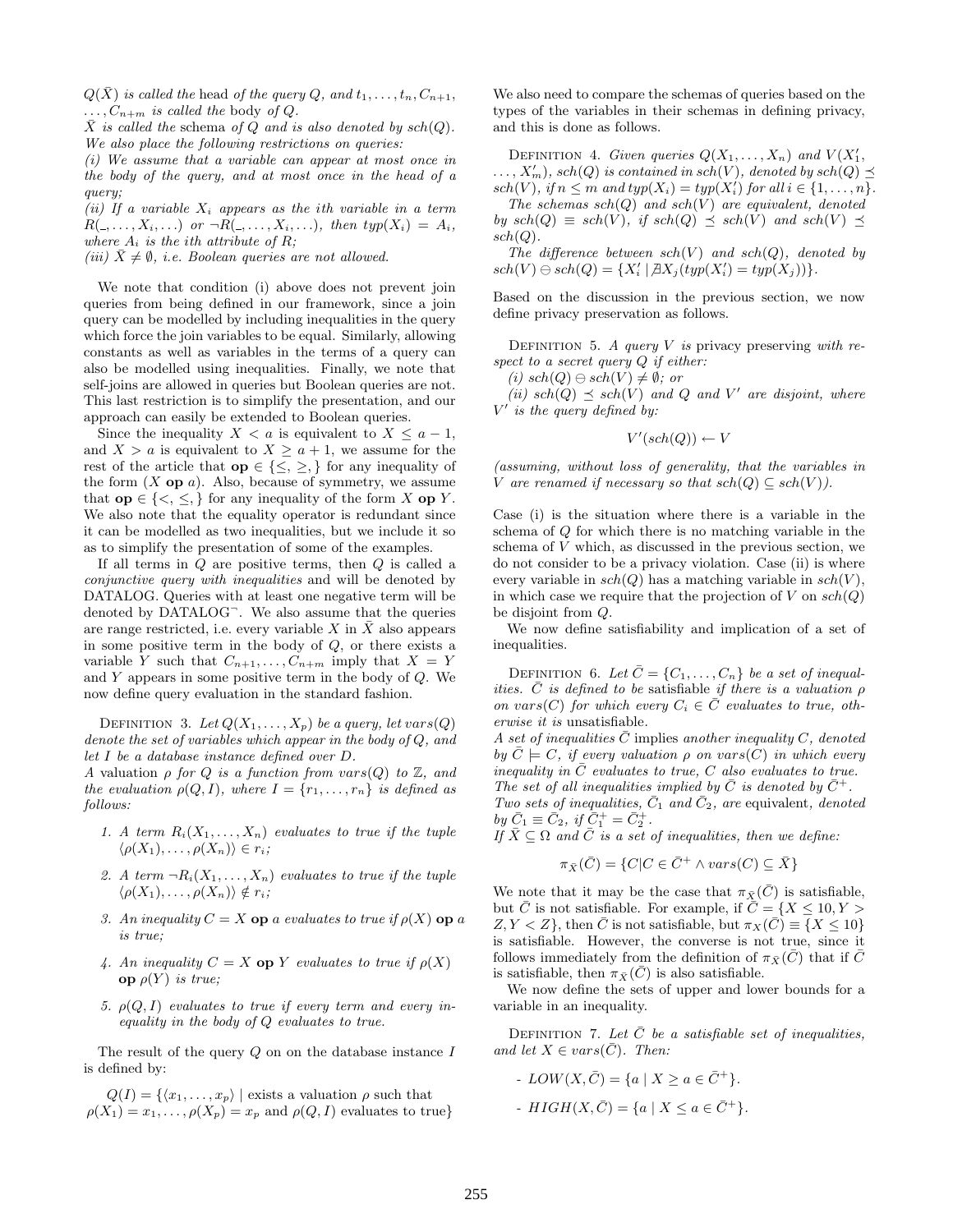We now establish the important result that either LOW is empty or it has an upper bound, and either  $HIGH$  is empty or it has a lower bound.

LEMMA 1. If  $\overline{C}$  is a satisfiable set of inequalities and  $X \in$  $vars(\overline{C})$ , then:

(i) either  $LOW(X,\bar{C}) = \emptyset$ , or there exists a constant k such that for every a in  $LOW(X,\overline{C}), a \leq k$ ;

(ii) either  $HIGH(X, C) = \emptyset$ , or there exists a constant k such that for every a in  $HIGH(X, C)$ ,  $a \geq k$ .

As a consequence of this result, we can define the lower and upper bounds for a variable in a set of inequalities, denoted by low and high, as follows.

DEFINITION 8. Let  $\overline{C}$  be a satisfiable set of inequalities and let  $X \in vars(C)$ .

- If  $LOW(X, \bar{C}) = \emptyset$  then  $low(X, \bar{C}) = -\infty$ , otherwise  $low(X,\bar{C}) = max\{a_i \mid X \geq a_i \in \bar{C}^+\}.$
- If  $HIGH(X, \overline{C}) = \emptyset$  then  $high(X, \overline{C}) = +\infty$ , otherwise high $(X,\overline{C}) = min\{a_i \mid X \leq a_i \in \overline{C}^+\}.$

For example, if  $\overline{C} = \{X > Y, Y \leq 4, Y \geq 2\}$  then  $low(Y, \overline{C}) =$ 2,  $high(Y, \overline{C}) = 4$ ,  $low(X, \overline{C}) = 3$ ,  $high(X, \overline{C}) = +\infty$ 

For every constant  $k$ , we also define that the inequalities  $k < +\infty$  and  $-\infty < k$  hold.

## 4. CHECKING PRIVACY

In this section we establish some of the main results of our article which characterize when a published query V preserves the privacy of a secret query  $Q$ , first for the case of DATALOG queries and then for DATALOG<sup>-</sup> queries. The important point to note concerning these results is that privacy preservation can be determined using only the structure of  $Q$  and  $V$ , and so can be checked at compile time.

We first establish a result which characterizing when two queries are disjoint, and to do this we introduce the notion of conflicting sets of inequalities.

DEFINITION 9. Two sets of inequalities  $\bar{C}_Q = \{C_{n+1}, \ldots,$  $C_{n+m}$  and  $\bar{C}_V = \{C_{n'+1}, \ldots, C_{n'+m'}\}$  are said to conflict w.r.t. a set of variables  $\overline{X}$  if the set of inequalities  $\pi_{\overline{X}}(\overline{C}_Q) \cup$  $\pi_{\bar{X}}(\bar{C}_V)$  is unsatisfiable.

We now illustrate the definition by an example.

EXAMPLE 2. Let  $\bar{C}_Q = \{X \leq Y, Y \leq 5\}$  and let  $\bar{C}_V =$  $\{X > Y, Y \geq 10\}$  and let  $\overline{X} = \{X\}$ . Then  $\pi_{\overline{X}}(\overline{C}_Q) \equiv \{X \leq$ 4} and  $\pi_{\bar{X}}(\bar{C}_V) \equiv \{X \geq 11\}$  and so  $\bar{C}_Q$  and  $\bar{C}_V$  conflict. However, if we let  $\overline{C'_V} = \{X \ge Y, Y \ge Z, Z \ge 0\}$ , then  $\bar{C}_V' \equiv \{ X \geq 2 \}$  and so  $\bar{C}_Q$  and  $\bar{C}_V'$  do not conflict.

We now characterize when two queries are disjoint depending on whether or not their sets of inequalities projected onto the schema of the secret query conflict.

THEOREM 1. Let  $Q$  be the DATALOG query

$$
Q(\bar{X}) \leftarrow t_1, \ldots, t_n, C_{n+1}, \ldots, C_{n+m}
$$

and let V be the DATALOG query

$$
V(\bar{X}) \leftarrow t_{1'}, \dots, t_{n'}, C_{n'+1}, \dots, C_{n'+m'}
$$

and let  $\bar{C}_Q = \{C_{n+1}, \ldots, C_{n+m}\}\$  and  $\bar{C}_V = \{C_{n'+1}, \ldots, C_{n+m}\}\$  $C_{n'\pm m'}\}.$ 

If  $\overline{C}_Q$  and  $\overline{C}_V$  are separately satisfiable, then  $Q$  and  $V$  are disjoint iff  $\bar{C}_Q$  and  $\bar{C}_V$  conflict w.r.t.  $\bar{X}$ .

COROLLARY 1. If Q and V are DATALOG queries over a database scheme D such that  $\bar{C}_Q$  and  $\bar{C}_V$  are separately satisfiable, then  $V$  preserves the privacy of  $Q$  if either:

(i)  $sch(Q) \ominus sch(V) \neq \emptyset$ ; or

(ii) the query V' conflicts with Q w.r.t. sch(Q), where  $V'$ is the query defined by  $V'(sch(Q)) \leftarrow V$ .

We now address the issue of developing an algorithm for testing when two queries are disjoint. We have the following result (where  $|Q|$  is the number of inequalities in  $Q$ ).

THEOREM 2. If Q and V are two DATALOG queries, then testing whether Q and V are disjoint can be done in  $O(|Q|^4 + |V|^4)$  time.

COROLLARY 2. Testing whether a query  $V$  preserves the privacy of a secret query Q can be done in  $O(|Q|^4 + |V|^4)$ time when both Q and V are DATALOG queries.

In contrast, we note that the problem of testing whether Q is perfectly secure w.r.t. V has been shown to be intractable, even for DATALOG queries [23, 24].

Before extending Theorem 1 to the case of DATALOG queries, we first extend the definition of when two queries conflict to DATALOG<sup>-</sup> queries (by renaming variables if necessary and without any loss of generality, we assume that  $(vars(Q) - \overline{X}) \cap (vars(V) - \overline{X}) = \emptyset).$ 

DEFINITION 10. Let  $Q$  be the DATALOG<sup>-</sup> query

 $Q(\bar{X}) \leftarrow t_1, \ldots, t_n, C_{n+1}, \ldots, C_{n+m}$ 

and let  $V$  be the DATALOG<sup> $\gamma$ </sup> query

$$
V(\bar{X}) \leftarrow t_{1'}, \ldots, t_{n'}, C_{n'+1}, \ldots, C_{n'+m'}
$$

Then Q and V are defined to conflict if either: (i)  $\bar{C}_Q$  and  $\bar{C}_V$  conflict w.r.t.  $\bar{X}$ ; or

(ii) for every valuation  $\rho$  which returns true on  $\overline{C}_Q \cup \overline{C}_V$ , there exists a term  $t_i = R_i(X_1, \ldots, X_k, X'_1, \ldots, X'_n)$  from Q and a term  $t'_j = \neg R_i(X_1, \ldots, X_k, X''_1, \ldots, X''_n)$  from V, or a term  $t_i = \neg R_i(X_1, \ldots, X_k, X'_1, \ldots, X'_n)$  from V and a term  $t'_j = R_i(X_1, \ldots, X_k, X''_1, \ldots, X''_n)$  from  $Q$ , such that  $\rho(X_1') = \rho(X_1''), \ldots, \rho(X_n') = \rho(X_n'').$ 

Essentially, what condition (ii) does is ensure that there cannot exist a tuple that is in both  $Q(I)$  and  $V(I)$ , since otherwise this would mean that there was a tuple both in, and not in, relation  $R_i$ . We also note that condition (ii) is a weaker condition than requiring that  $C_Q \cup C_V \models \{X'_1 =$  $X_1'', \ldots, X_n' = X_n''\}.$  This is illustrated in the following example.

Example 3. Let

$$
Q(X_1) \leftarrow R_1(X_1, Y_1), R_2(X'_1, Y'_1), X_1 = X'_1, 1 \le X_1, X_1 \le 2, 1 \le Y_1, Y_1 \le X_1, X_1 \le Y'_1, Y'_1 \le 2 V(X_1) \leftarrow \neg R_1(X_1, Y_2), \neg R_2(X'_1, Y'_2), R_3(X''_1, Y_2, Y''_2), X_1 = X'_1 = X''_1, 1 \le Y_2, Y_2 \le X_1, X_1 \le Y'_2, Y'_2 \le 2
$$

Then  $Q$  and  $V$  satisfy (ii) of the definition of conflict. To see this, from the inequalities in Q,  $\rho(X_1) = 1$  or  $\rho(X_1) = 2$  for any valuation  $\rho$  which returns true on  $C_Q \cup C_V$ . In the case that  $\rho(X_1) = 1$ , it follows from the inequalities  $1 \le Y_1$  and  $Y_1 \leq X_1$  that  $\rho(Y_1) = 1$ , and from  $1 \leq Y_2$  and  $Y_2 \leq X_1$  that  $\rho(Y_2) = 1$ . Thus  $\rho(Y_1) = \rho(Y_2)$  and so the terms  $R_1(X_1, Y_1)$ and  $\neg R_1(X_1, Y_2)$  satisfy (ii).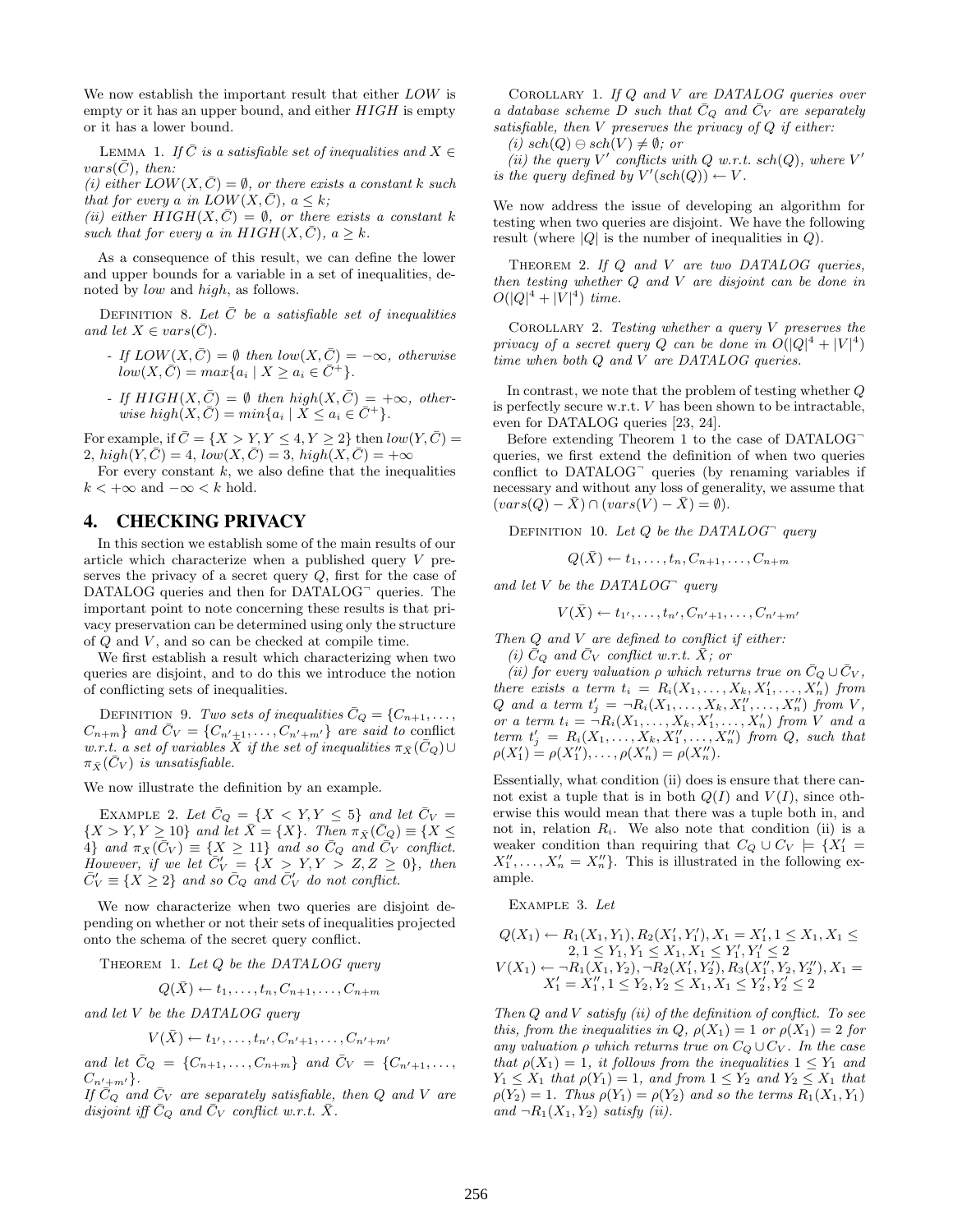If instead  $\rho(X_1) = 2$ , it follows from the inequalities  $X_1 \leq$  $Y'_1$  and  $Y'_1 \leq 2$  that  $\rho(Y'_1) = 2$ , and from  $X_1 \leq Y'_2$  and  $Y'_2 \leq 2$  that  $\rho(Y_2) = 2$ . Thus  $\rho(Y'_1) = \rho(Y'_2)$  and so the terms  $R_2(X_1, Y_1)$  and  $\neg R_2(X_1, Y_2)$  satisfy (ii).

However,  $C_Q \cup C_V \not\models Y_1 = Y_2$  since under the valuation  $\rho(X_1) = 2, \rho(Y_1) = 1, \rho(Y_1') = 2, \rho(Y_2) = 2, \rho(Y_2') = 2,$  $C_Q \cup C_V$  evaluates to true, but  $Y_1 = Y_2$  evaluates to false. Also,  $C_Q \cup C_V \not\models Y_1' = Y_2'$  since under the valuation  $\rho(X_1) =$  $1, \rho(X'_1) = 1, \rho(Y'_1) = 1, \rho(Y_2) = 1, \rho(Y'_2) = 2, C_Q \cup C_V$ evaluates to true, but  $Y'_1 = Y'_2$  evaluates to false.

This leads to the other main result of the section, which characterizes when two DATALOG<sup>-</sup> queries are disjoint.

THEOREM 3. Let  $Q$  be the DATALOG<sup> $\Box$ </sup> query:

$$
Q(\bar{X}) \leftarrow t_1, \ldots, t_n, C_{n+1}, \ldots, C_{n+m}
$$

and let  $V$  be the DATALOG<sup> $\Box$ </sup> query:

$$
V(\bar{X}) \leftarrow t_{1'},\ldots,t_{n'},C_{n'+1},\ldots,C_{n'+m'}
$$

and  $\bar{C}_V$  and  $\bar{C}_Q$  are separately satisfiable. Then Q and V are disjoint iff Q and V conflict.

COROLLARY 3. If  $Q$  and  $V$  are DATALOG<sup> $\lnot$ </sup> queries over a database scheme D such that  $\overline{C}_Q$  and  $\overline{C}_V$  are separately satisfiable, then  $V$  preserves the privacy of  $Q$  if either: (i)  $sch(Q) \ominus sch(V) \neq \emptyset$ ; or

(ii) the query  $V'$  conflicts with  $Q$ , where  $V'$  is the query defined by  $V'(sch(Q)) \leftarrow V$ .

## 5. PRIVACY UNDER CONSTRAINTS

In this section we investigate privacy in the presence of FD constraints. We show that a secret query and a user query may be disjoint in the presence of FD constraints, but not when FD constraints are absent. This is similar to what happens with perfect-security [23, 24, 8]. We now illustrate this observation by an example.

EXAMPLE 4. Suppose we have a relational schema  $R(P, I, S)$ , where:  $P$  is a patient,  $I$  is an illness,  $S$  is a specialist. Suppose also that we have a secret query Q and a published query V defined by:

and

$$
V(P, I) \leftarrow R(P, I, S), S = 'Allen'.
$$

 $Q(P, I) \leftarrow R(P, I, S), S = 'Jones'$ 

If there are no FDs present, then V does not preserve the of Q since if the database contains a patient who is treated by both 'Jones' and 'Allen' for the same illness, then the results of Q and V will overlap. However, if R satisfies the  $FD \, P \rightarrow S$  then we claim that Q and V must be disjoint and so  $V$  preserves the privacy of  $Q$ . This is because if  $Q$ and V returned a common tuple  $\langle p, i \rangle$ , then we could deduce that patient p is treated by both 'Jones' and 'Allen', which contradicts the FD  $P \rightarrow S$ .

We now extend the definition of disjoint queries in the obvious manner to the case where FDs are present, and then extend the results of Section 4 to cover this new case. We first make the assumption that any FD involves only attributes that belong to a single relational schema.

DEFINITION 11. Let  $Q$  and  $V$  be queries defined over a database schema D, and let  $\Sigma$  be a set of FD constraints that apply to  $D$ . If  $I$  is an instance of  $D$ , and  $Q$  and  $V$ are queries such that  $sch(Q) = sch(V)$ , then Q and V are defined to be disjoint if for all database instances I which satisfy  $\Sigma$ ,  $Q(I) \cap V(I) = \emptyset$ .

We then have the following result which gives a sufficient condition for two DATALOG queries to be disjoint in the presence of FD constraints.

THEOREM 4. Let  $Q$  be the DATALOG query

 $Q(\bar{X}) \leftarrow t_1, \ldots, t_n, C_{n+1}, \ldots, C_{n+m}$ 

and let V be the DATALOG query

$$
V(\bar{X}) \leftarrow t_1, \ldots, t_{n'}, C_{n'+1}, \ldots, C_{n'+m'}
$$

defined over a database scheme D, and let  $\bar{C}_Q = \{C_{n+1}, \ldots, C_{n+1}, \ldots, C_{n+1}\}$  $C_{n+m}$  and  $\bar{C}_V = \{C_{n'+1}, \ldots, C_{n'+m'}\}.$ If  $\bar{C}_Q$  and  $\bar{C}_V$  are separately satisfiable and  $\bar{C}_Q$  and  $\bar{C}_V$  conflict w.r.t.  $\bar{X}^+$ , then Q and V are disjoint.

Corollary 4. If Q and V are DATALOG queries over a database scheme D such that  $\overline{C}_Q$  and  $\overline{C}_V$  are separately satisfiable, and  $\Sigma$  is a set of FD constraints defined over D, then  $V$  preserves the privacy of  $Q$  if either:

(i)  $sch(Q) \ominus sch(V) \neq \emptyset$ ; or

(ii) the query V' conflicts with Q w.r.t.  $sch(Q)^+$ , where  $V'$  is the query defined by  $V'(sch(Q)) \leftarrow V$ .

As we now demonstrate, the converse of Theorem 4 does not hold because of interaction between FDs and the inequalities.

EXAMPLE 5. Let D be the database schema  $\{R_1(X, Y),\}$  $R_2(Y, Z)$  and suppose we have a secret query Q and a published query V and set of FDs  $\Sigma$  defined by:

$$
Q(X) \leftarrow R_1(X, Y), R_2(Y, Z), Y = 2, Z < Y
$$
\n
$$
V(X) \leftarrow R_1(X, Y'), R_2(Y', Z), Y' = 2, Z > Y'
$$
\n
$$
\Sigma = \{Y \rightarrow Z\}.
$$

In this case  $X^+ = X$  and  $\overline{C}_Q$  and  $\overline{C}_V$  do not conflict w.r.t. X, yet we claim that  $Q(I) \cap V(I) = \emptyset$  for every instance I which satisfies  $\Sigma$ . To see this, suppose that there exists an instance I and a tuple  $\langle x \rangle$  that is in both  $Q(I)$  and  $V(I)$ . Then since  $\langle x \rangle \in Q(I)$ , this means that there exists tuples  $\langle x, y \rangle \in r_1$  and  $\langle y, z \rangle \in r_2$ , for some y and z. However, because of the inequalities in Q, we can deduce that these two tuples are  $\langle x, 2 \rangle$  and  $\langle 2, z \rangle$ . Using similar reasoning, we also deduce that since  $\langle x \rangle \in V(I)$ , then there exists a tuple  $\langle x, 2 \rangle \in r_1$  and  $\langle 2, z' \rangle \in r_2$ . However, we also have from the definitions of Q and V that  $z < 2$  and  $z' > 2$ , so the tuples  $\langle 2, z \rangle$  and  $\langle 2, z' \rangle$  are distinct and hence the FD  $Y \rightarrow Z$  is violated in  $r_2$ , which is a contradiction and so  $Q(I)$  and  $V(I)$  must be disjoint.

## 6. MULTIPLE VIEWS

In this section we extend the notions of privacy and disjointedness first to unions of conjunctive queries defined over the same schema, and then to an arbitrary set of conjunctive queries.

The first observation we make is that using our approach for defining privacy, collusion can occur when there are multiple published views. That is, a combination of published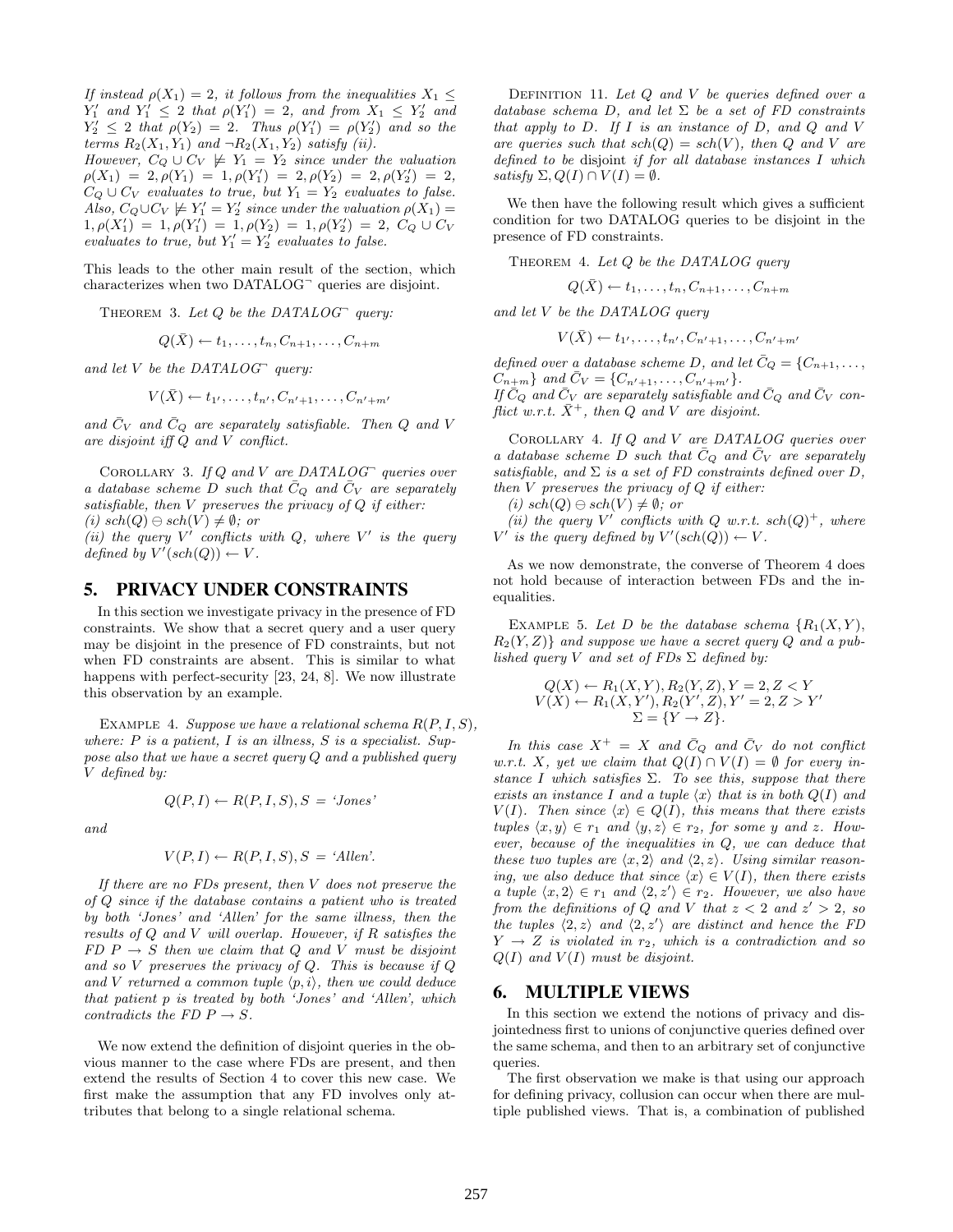views can violate the privacy of Q even though individually the published views do not violate the privacy of Q. We now illustrate this by an example.

EXAMPLE 6. Suppose we have a relational schema  $R(P,$  $A, I$ , where P represents a patient, A represents an address and I represents an illness. Suppose we also have the following secret query Q, which keeps the details of patients suffering from Aids secret

$$
Q(P, A, I) \leftarrow R(P, A, I), I = 'Aids'
$$

and the published views

$$
V_1(P, A) \leftarrow R(P, A, I)
$$

and

$$
V_2(P', I) \leftarrow R(P', A, I).
$$

Individually, views  $V_1$  and  $V_2$  preserve the privacy of  $Q$ since the schemas of both  $V_1$  and  $V_2$  are proper subsets of the schema of Q. However if we combine  $V_1$  and  $V_2$  by the query

$$
V(P, A, I) \leftarrow V_1(P, A), V_2(P', I), P = P',
$$

then  $V$  violates the privacy of  $Q$  since in the case that  $P$ is a key in R,  $V(I) = Q(I)$  for every instance I.

As noted previously, this situation does not occur in the perfect-security approach [23, 24].

We now define unions of DATALOG queries as follows, for the case where the schemas of every pair of DATALOG queries are equivalent. Without loss of generality, we assume that by renaming variables where necessary, the schemas of the queries are identical.

DEFINITION 12. If  $Q_1, \ldots, Q_n$  are DATALOG queries defined over the same schema, then the union of the queries,  $Q = (Q_1, \ldots, Q_n)$  on a database instance I is the query defined by  $Q(I) = Q_1(I) \cup \ldots \cup Q_n(I)$ .

The following result follows immediately from this definition, and characterizes when the union of a set of DATALOG queries preserves the privacy of a secret query Q.

LEMMA 2. If Q is a DATALOG query and  $\overline{V} = (V_1, \ldots, V_n)$ is a union of DATALOG queries, then  $Q$  and  $\overline{V}$  are disjoint iff for every  $i \in \{1, \ldots, n\}$ , Q and  $V_i$  are disjoint.

COROLLARY 5. If Q is a DATALOG query and  $\overline{V} = (V_1, V_2)$  $\dots, V_n$ ) is a set of DATALOG queries defined over the same schema such that the set of inequalities of  $Q, \bar{C}_Q$ , and the set of inequalities of every query  $V_i$  in  $\overline{V}$ ,  $\overline{C_{V_i}}$ , are satisfiable, then  $\overline{V}$  preserves the privacy of Q if either:

(i) 
$$
sch(Q) \ominus sch(V) \neq \emptyset
$$
; or

(*ii*) for all  $i \in \{1, \ldots, n\}$ ,  $\bar{C}_Q$  and  $\bar{C}_{V_i}$  conflict.

We now consider the case where the published views may be defined over non-equivalent schemas. So our starting point is a set of published queries  $S = \{V_1, \ldots, V_k\}$ , and a secret query  $Q$ . We then group the queries of  $S$  into sets, where the queries in each set are defined over equivalent schemas. If we denote these sets of queries by  $\{V_{1},\ldots,V_{1_m}\},\ldots$ ,  ${V_{i_1}, \ldots, V_{i_m}}$ , where in each set we assume without loss of generality that the queries are defined over the same schema, then from each of these sets we generate the union of the queries as just outlined, denoted by  $\{V_1, \ldots, V_i\}$  (assuming that variables are renamed if necessary so that each variable appears at most once in  $\{\bar{V}_1, \ldots, \bar{V}_i\}$ , and then combine to generate the query  $\bar{V}$  defined by:

$$
\bar{V}(\bar{X}) \leftarrow \bar{V}_1, \ldots, \bar{V}_i, C_1, \ldots, C_k,
$$

where  $\bar{X} = sch(\bar{V}_1) \cup \ldots \cup sch(\bar{V}_i)$ , and  $\{C_1, \ldots, C_k\}$  is a set of inequalities such that for every pair of variables  $X, Y$  in  $\{\bar{V}_1,\ldots,\bar{V}_i\}$  where  $typ(X) = typ(Y)$ , the inequality  $X = Y$ is in  $\{C_1, \ldots, C_k\}$ . In effect, the inequalities  $\{C_1, \ldots, C_k\}$ specify, in addition to joins within the queries  $\bar{V}_1, \ldots, \bar{V}_i$ , additional joins for every pair of variables that correspond to the same attribute in the database schema. Finally, we define the set  $S$  to preserve the privacy of  $Q$  if either:

(i)  $sch(Q) \ominus sch(\bar{V}) \neq \emptyset$ ; or

(ii) the query  $\bar{V}'$ , defined by

$$
\bar{V}'(sch(Q)) \leftarrow \bar{V},
$$

is disjoint from Q.

From this definition, testing whether a set of views preserves the privacy of a secret query Q can be reduced to testing whether a single query  $\bar{V}'$  preserves the privacy of Q, which can be tested using Theorem 1 or Theorem 3.

A question that arises from our definition of privacy of a set of views is whether it is possible for the set  $S$  to preserve the privacy of  $Q$ , but some proper subset of  $S$  does not, i.e. the definition is not monotonic. As we now show, this cannot happen.

THEOREM 5. Let  $Q$  be a secret DATALOG query,  $S$  a set of DATALOG queries and  $S'$  any subset of S. If S preserves the privacy of  $Q$ , then so does  $S'$ .

## 7. RELATIONSHIP BETWEEN PRIVACY AND PERFECT-SECURITY

In the section we examine the relationship between the notion of data privacy defined in this paper and perfectsecurity as defined in [23, 24]. Firstly, we present some definitions and results from [23, 24].

While the perfect-security approach allows tuples to contain values from any finite domain, we assume here that the domain is  $Z$ , the set of positive and negative integers, in order to be consistent with our privacy approach. Assuming a relational database schema  $D = \{R_1, \ldots, R_n\}$ , let  $twp(D, \mathbb{Z})$  denote the set of all possible tuples in any relation defined over a schema in D using constants from  $\mathbb{Z}$ . The set  $Inst(D)$  is the set of all databases defined over D with tuples from  $twp(D, \mathbb{Z})$ . For each tuple  $t \in tup(D, \mathbb{Z})$ , we assume that there exists a probability distribution  $P$  such that  $P(t) \rightarrow [0, 1]$ , which represents the probability that the tuple t will appear in a database instance. Assuming that tuples are independent, P induces a probability distribution on the set of all instances defined over D as follows: if  $I \in Inst(D)$ then

$$
\mathbf{P}[I] = \prod_{t_i \in I} \mathbf{P}(t_i) \cdot \prod_{t_j \notin I} (1 - \mathbf{P}(t_j)).
$$

Given the probability distribution defined over instances, one then defines the probability that a query Q returns an answer q by:

$$
\mathbf{P}(Q(I) = q) = \sum_{\{I \in Inst(D) \mid Q(I) = q\}} \mathbf{P}[I].
$$

Perfect-security is then defined as follows.

DEFINITION 13. A query  $Q$  is perfectly-secure w.r.t. a user query  $V$  if for every possible probability distribution  $P$ and every possible answer  $q$  to  $Q$  and  $v$  to  $V$ , the following holds: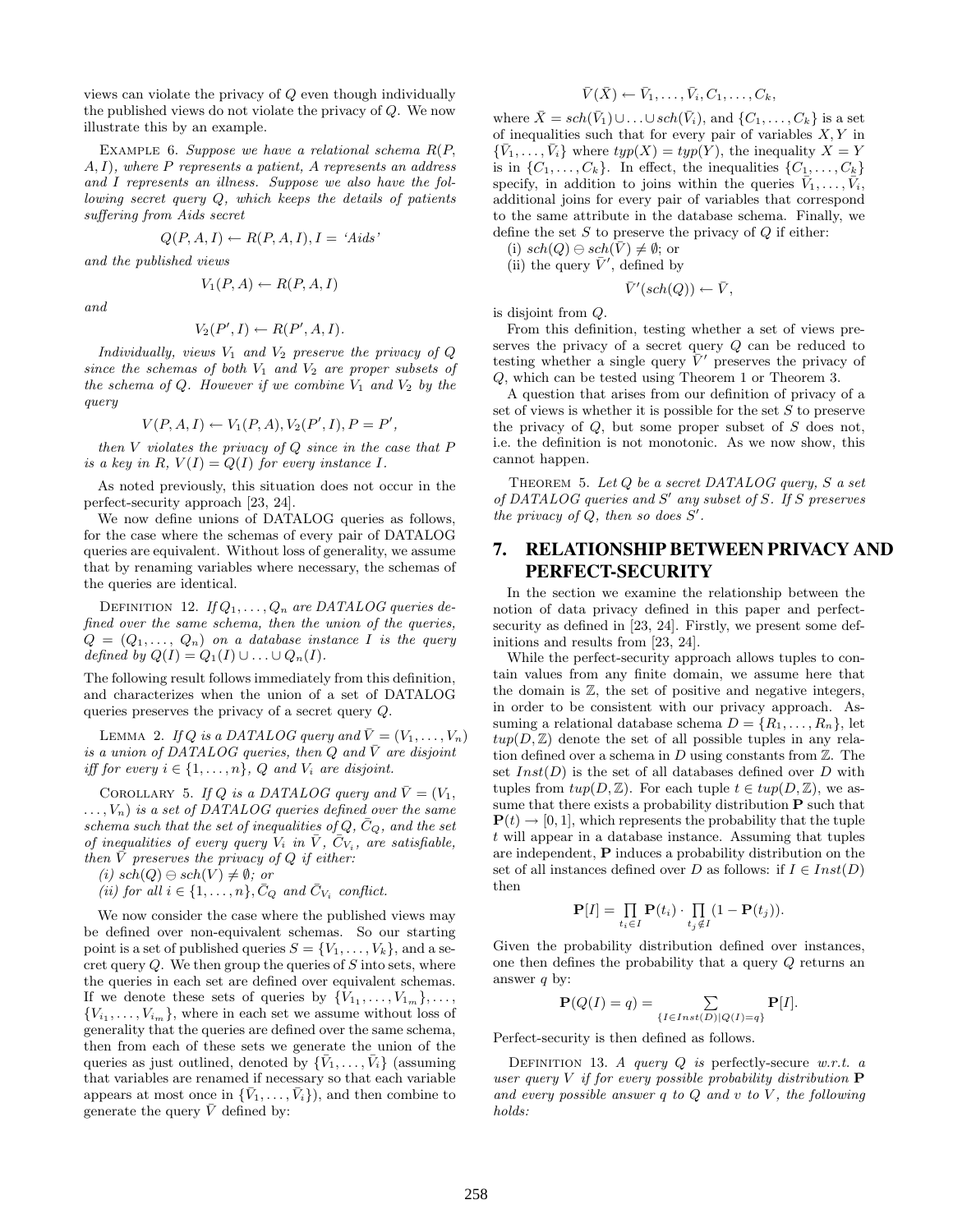$$
\mathbf{P}(Q(I) = q) = \mathbf{P}(Q(I) = q | V(I) = v).
$$

Intuitively speaking, the definition says that perfect-security occurs when knowing the answer to  $V$  never improves the chances of an adversary guessing the answer to Q.

Clearly the notion of perfect-security is with respect to the set of all possible probability distributions. However, the fundamental result from [23, 24] was to show that perfectsecurity can be reduced to logical statements, without probabilities, which require the existence of certain tuples. Before giving this result, the notion of a critical tuple is needed.

DEFINITION 14. A tuple  $t \in \text{tmp}(D, \mathbb{Z})$  is critical to a query Q if there exists an instance  $I \in Inst(D)$  and a tuple  $t \in I$  such that  $Q(I - \{t\}) \neq Q(I)$ . The set of all critical tuples for  $Q$  is denoted by  $crit(Q)$ .

The following main result from [23, 24] (Theorem 3.5) then relates perfect-security to critical tuples.

THEOREM 6. A secret query  $Q$  is perfectly-secure w.r.t. a published query V iff  $crit(Q) \cap crit(V) = \emptyset$ .

## 7.1 Conjunctive Queries Defined over a Single Relation

The first case we consider is where  $Q$  and  $V$  contain a single term, i.e. they are selection-projection queries over a single relation. In general, perfect-security and privacy are not comparable for this case, as we now show by the following examples. The first example shows a case where  $Q$  is perfectly-secure w.r.t.  $V$ , but  $V$  does not preserve the privacy of Q.

EXAMPLE 7. Suppose we have a relational schema  $R(P, I, S)$ , as defined in Example 4, and define  $Q$  and  $V$  by:

$$
Q(P, I) \leftarrow R(P, I, S), S = 's1'
$$
  

$$
V(P, I) \leftarrow R(P, I, S), S = 's2'
$$

We first note that  $Q$  is perfectly-secure w.r.t.  $V$ . The reason is that any critical tuple in r for Q must have the form  $\langle \_, \_, \rangle$ , and any critical tuple in r for V must have the form  $\langle -, -, 's2' \rangle$ . Such tuples cannot be identical, and so crit(Q) ∩crit(V) =  $\emptyset$  and hence Q is perfectly secure w.r.t. V from Theorem 6.

On the other hand,  $V$  is not privacy preserving w.r.t.  $Q$ . To see this, if  $r = \{ \langle p1, i1, 's1' \rangle, \langle p1, i1, 's2' \rangle \}$ , then  $Q(r) \cap$  $V(r) = \langle p1, i1 \rangle \neq \emptyset$  and so V is not privacy preserving w.r.t. Q.

The next example shows the reverse situation - a case where  $Q$  is not perfectly-secure w.r.t.  $V$  but  $V$  preserves the privacy of Q.

EXAMPLE 8. Let the schema  $R$  be as in the previous example, and define  $Q$  and  $V$  by:

$$
Q(P, I, S) \leftarrow R(P, I, S)
$$
  

$$
V(P', I') \leftarrow R(P', I', S')
$$

Then Q is not perfectly secure w.r.t. V since any tuple in a non empty instance of  $R$  is critical for both  $Q$  and  $V$ , and so  $crit(Q) \cap crit(V) \neq \emptyset$  and thus applying Theorem 6 shows that  $Q$  is not perfectly-secure w.r.t.  $V$ . However,  $V$  is privacy preserving w.r.t.  $Q$  since  $sch(Q) \ominus sch(V) \neq \emptyset$ .

These examples also illustrate an important difference between privacy and perfect-security, mentioned briefly previously, namely privacy is sensitive to changes in the schema of either the private query or user query, whereas perfectsecurity is not. To illustrate this, consider Example 7 and suppose that the bodies of both  $Q$  and  $V$  were unchanged but the schemas in the heads of both Q and V were changed to  $(P, I, S)$ . Then under this change, Q would remain perfectly secure w.r.t.  $V$  but now  $V$  would preserve the privacy of Q since the S-values of tuples in Q and V are different. Also, if in Example 8 the body of V was unchanged but the schema in the head was changed to  $(P', I', S')$ , then  $Q$  would remain not perfectly secure w.r.t.  $V$ , but now  $V$  would violate the privacy of Q since it is clear that  $Q(r) \cap V(r) \neq \emptyset$ for any non-empty r.

These observations can be made more precise by the following result, which shows that for DATALOG queries, perfectsecurity is invariant under changes to the schema of the secret query, provided that the body of the query is left unchanged.

LEMMA 3. Let  $Q, Q'$  and V be DATALOG queries such that the bodies of  $Q$  and  $Q'$  are the same but the heads of the queries may be different. Then  $Q$  is perfectly secure w.r.t.  $V$ iff  $Q'$  is perfectly secure w.r.t.  $V$ .

In contrast, privacy preservation is dependent on the schema of the private query Q and that of the published query  $V$ , as noted earlier. It follows directly from the definition of privacy preservation that if  $V$  preserves the privacy of  $Q$ , then  $V'$  also preserves the privacy of  $Q'$ , where  $V'$ and  $Q'$  are queries with the same bodies as V and  $Q$  but  $sch(V) \preceq sch(V')$  and  $sch(Q) \preceq sch(Q')$ . However the converse of this is false, and so in general reducing the schema of Q or V results in the condition of privacy preservation being more difficult to satisfy.

While the previous examples show that in general perfectsecurity and privacy preservation cannot be compared in the case of queries defined over a single relation, the next result shows that they can be compared in the case where the private query and published query have the same schema. In this case, we now show that privacy preservation is a stronger notion than perfect-security for conjunctive queries.

THEOREM 7. Let Q and V be satisfiable DATALOG defined over a single relation such that  $sch(Q) \equiv sch(V)$ . Then  $Q$  is perfectly-secure w.r.t. V if V preserves the privacy of  $Q$ .

Our next result shows that privacy and perfect-security coincide if the schema of the published query is the same as the schema of the single relation in the database.

THEOREM 8. Let  $Q$  and  $V$  be satisfiable DATALOG queries defined over a single relation schema  $R_1$  such that  $sch(Q) \equiv$  $sch(V) \equiv R_1$ . Then Q is perfectly-secure w.r.t. V iff V preserves the privacy of Q.

## 7.2 Conjunctive Queries Defined over Multiple Relations

The first thing we note is that Theorem 7 does not hold for queries with multiple terms, i.e. privacy preservation is not a stronger condition than perfect-security, even when Q and V have equivalent schemas. We show this in the next example.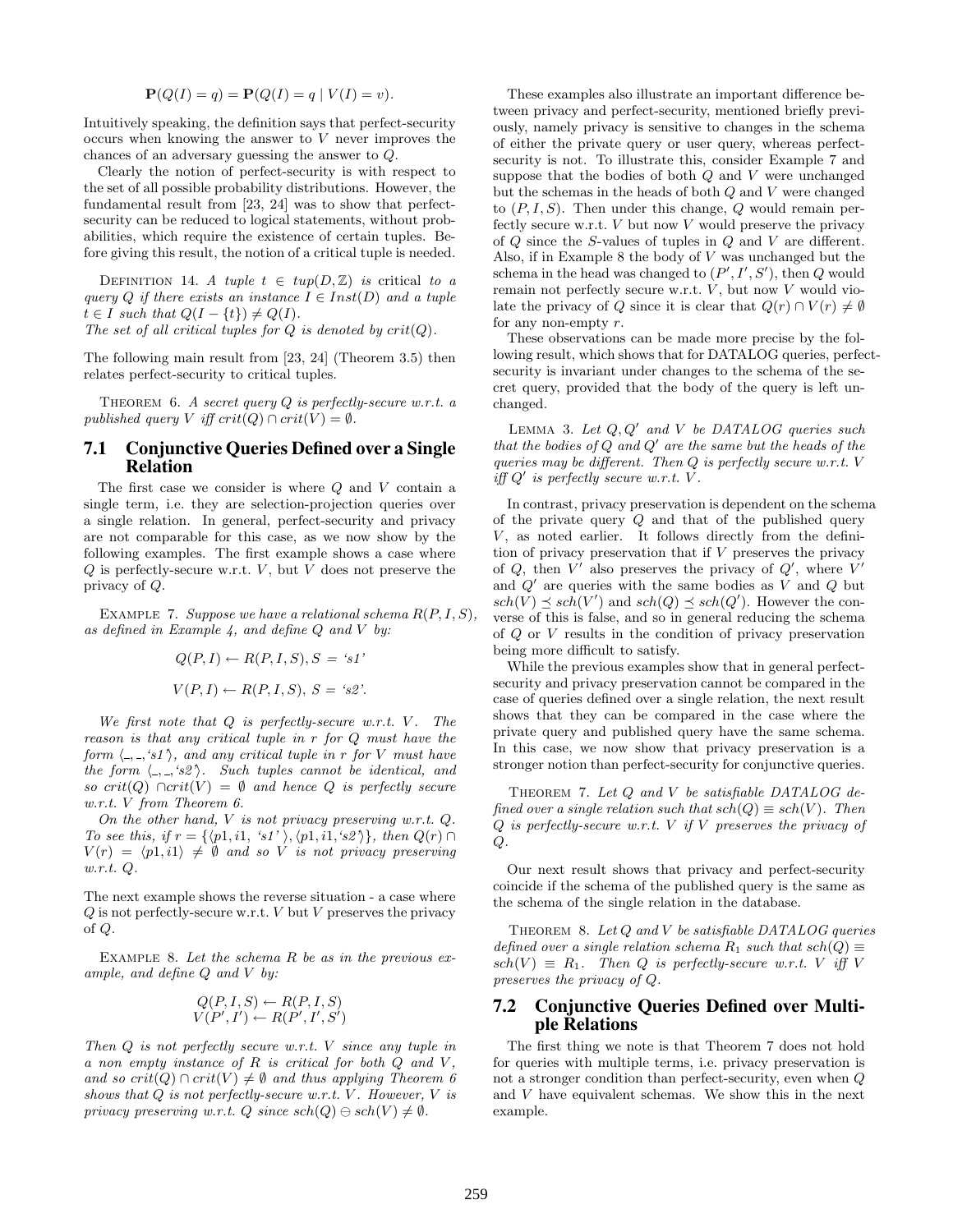EXAMPLE 9. Let  $D = \{R_1(P, I, S), R_2(P, T)\}\$ , where P,  $I, S$  have the same meaning as in Example 4 and  $T$  represents the date that the patient was admitted. Also, let Q and V be defined by:

$$
Q(P, I, S, T) \leftarrow R_1(P, I, S), R_2(P, T), (T > 01/01/05)
$$
  

$$
V(P', I', S', T') \leftarrow R_1(P', I', S'), R_2(P', T'), (T' < 01/01/05)
$$

Now  $V$  is privacy preserving w.r.t.  $Q$  since the value of  $T$ in every tuple returned by  $V$  will be different from the value of  $T'$  in every tuple returned by  $Q$ .

However, if patients can have more than one admission date, then  $Q$  is not perfectly-secure w.r.t.  $V$ . To show this, let I be the instance where  $r_1 = \{ \langle p, a, d \rangle \}$  and  $r_2 = \{ \langle p, d \rangle \}$ 01/02/07),  $\langle p, 01/02/03 \rangle$ . Then the tuple  $\langle p, a, d \rangle$  is in both  $crit(Q)$  and  $crit(V)$  since the results of both  $Q(I)$  and  $V(I)$ become empty when  $\langle p, a, d \rangle$  is removed from I, and so Q is not perfectly secure w.r.t. V from Theorem 6. Intuitively speaking,  $Q$  is not perfectly secure w.r.t. V because even though  $Q(I)$  and  $V(I)$  are disjoint, they are still correlated through being generated from a common tuple in  $R_1$ .

So in the case of queries with multiple terms, perfectsecurity and privacy are not comparable, even if the secret query and the published query are defined over the same schema. However, the following results show that perfect-security and privacy are comparable for some restricted cases. The first result shows the situation where perfect-security is a stronger condition than privacy.

LEMMA 4. Let  $Q$  and  $V$  be DATALOG queries defined over a database  $D = \{R_1, \ldots, R_n\}$  such that  $sch(Q) \equiv$ sch(V). If there exists a relation schema  $R_i \in D$  such that such that  $R_i \preceq sch(Q)$  and  $R_i$  is a term in Q, then V preserves the privacy of  $Q$  if  $Q$  is perfectly-secure w.r.t.  $V$ .

The next result shows a case where the reverse holds true, i.e. privacy is a stronger condition than perfect-security.

LEMMA 5. Let  $Q$  and  $V$  be DATALOG queries defined over a database  $D = \{R_1, \ldots, R_n\}$  such that  $sch(Q) \equiv$ sch(V). If every tuple in  $crit(Q)$  belongs to only one schema  $R_i$ , and sch $(Q) \preceq R_i$  and  $R_i$  appears only once in the body of  $Q$ , then  $Q$  is perfectly-secure w.r.t.  $V$  if  $V$  preserves the privacy of Q.

Combining Lemma 4 and Lemma 5, we characterize when perfect-security and privacy coincide.

COROLLARY 6. Let  $Q$  and  $V$  be DATALOG queries defined over a database  $D = \{R_1, \ldots, R_n\}$  such that  $sch(Q) \equiv$ sch(V). If every tuple in  $crit(Q)$  belongs to only one schema  $R_i$ , and  $sch(Q) \equiv R_i$  and  $R_i$  appears only once in the body of  $Q$ , then  $Q$  is perfectly-secure w.r.t.  $V$  iff  $V$  preserves the privacy of Q.

We now summarize the results of this section. In the case of queries with a single term, perfect-security and privacy preservation are not comparable unless the schema of the secret query  $Q$  and the user query  $V$  are equivalent. In this case, privacy preservation implies perfect security. However in the case of the queries with multiple terms, privacy preservation and perfect-security are not comparable, even when Q and V have equivalent schemas. However, we also note in this case it follows Lemma 4 that by increasing the size of the schema of the secret query Q, privacy preservation can always be made a weaker condition than perfect-security.

We note that although the results of this section show that in general perfect-security and privacy are not comparable, we consider that (by adjusting the schema of the secret  $Q$  if necessary) privacy should be used as a weaker method than perfect-security. This is because although privacy can be made to be a stricter condition than perfect-security, there seems to be little point in doing so in practice since, as a result of its information-theoretic foundation, perfect-security is already the most stringent definition that is required in practice. Moreover, as discussed in [6], the disadvantage of perfect-security is not that it is not restrictive enough, but that it is too restrictive and so can severely restrict the utility of published data. Thus we see that our notion of privacy would be applicable in situations where perfect-security was too strict, or computationally infeasible. In such situations, our privacy technique is an alternative method which has the feature that the degree of leakage that occurs can be controlled by adjusting the schema of the secret query (while keeping the body of the secret query unchanged).

## 8. RELATED WORK

The topic of privacy in statistical databases is a classical one that has been extensively investigated [2], and continues to be investigated [10]. The issue of privacy in statistical databases differs from the one considered in this article and in other recent articles in database publishing [23, 24, 7, 8]. In statistical databases, the database is a table of records about individuals which contains both sensitive attributes and non-sensitive attributes. The aim of privacy preservation in statistical databases is then to allow the publication of aggregated views over the table without compromising sensitive information about individuals. In contrast, in our scenario both the sensitive data and the published data are specified by non-aggregated queries, possibly over multiple tables. We also note that when publishing aggregated views in statistical databases, some leakage on sensitive information is unavoidable. Hence the focus is then on minimizing the leakage of sensitive information or ensuring that it is within predefined bounds by using techniques such as generalization or adding noise to the views, rather than on preventing any leakage at all [10].

As noted previously, several articles have addressed the issue of perfect-security in database publishing. The notion of perfect-security was formally defined in [23, 24], and the fundamental result that reduces the test for perfect-security to checking for common critical tuples was established. Several other issues were also investigated in [23, 24]. The first was to investigate the effect of an adversary having extra information in addition to knowing the probability distribution P of the tuples in the database. This additional information could take the form of knowledge of integrity constraints, or cardinality constraints, that hold in the database. The fundamental result characterizing perfect-security was then extended to the case of prior knowledge for Boolean queries. The other topic investigated in [23, 24] was to formally define the amount of leakage that occurs, given that perfectsecurity is not satisfied, and to then prove a result for ensuring that the amount of leakage is less than some predefined bound.

Given that perfect-security is sometimes too strict, the is-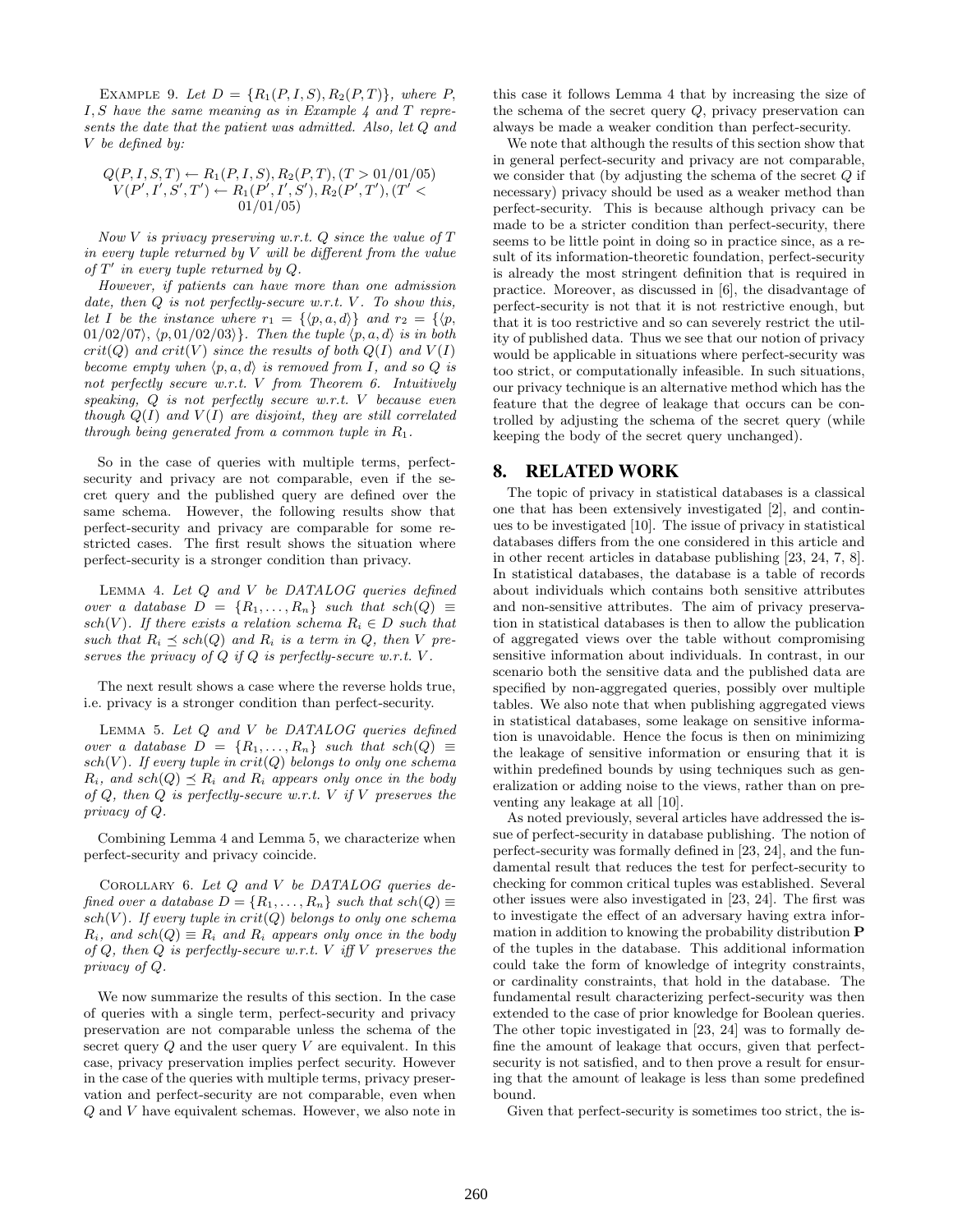sue of relaxing it was later investigated [7, 6]. The model proposed in [7] was for individual tuples to have a uniform probability distribution, but such that the expected size of each relation instance remains a constant while the size of the underlying domain tends to infinity. One can then define  $\mu_n[Q]$  as the probability that a Boolean query Q is true on a domain size  $n$ , and it was then shown that lim  $n \rightarrow \infty$  $\mu_n[Q]$  can be computed for conjunctive queries. Given a user query  $V$ , practical-security was defined to occur if  $\lim_{n\to\infty}\mu_n[Q\mid V]=0.$  It was then shown that for conjunctive Boolean queries Q and V,  $\lim_{n\to\infty} \mu_n[Q | V] = 0$ exists and an algorithm was provided for computing it, and thus also providing a method for determining whether or not practical-security occurs. In [7], the complexity of several problems relating to computing  $\lim_{n\to\infty}\mu_n[Q | V]$  were investigated.

Given that testing for perfect-security is computationally intractable [23, 24], the focus in [20] was on identifying sub-cases where testing is tractable. Using a method based on reducing perfect-security to the well known problem of conjunctive query containment [1], several important tractable sub-classes, such as queries with no self-joins or acylic queries, were identified.

A different aspect of privacy in database publishing was investigated in [8], which is as follows. It is assumed that a database owner has already published views  $\{V_1, \ldots, V_n\},\$ which may have leaked some information about the secret query Q. The owner of the database is comfortable with this level of leakage, but wants to ensure that the publication of an additional view  $V_{n+1}$  does not leak additional sensitive information. The approach adopted is similar to the one used in perfect-security, and models the adversary's knowledge as a probability distribution P over the set of possible database instances. Hence extra leakage is defined to occur if the publication of  $V_{n+1}$  results in the adversary changing their guess about Q from what it was after knowing  $\{V_1, \ldots, V_n\}$ , i.e.  $P(Q | V_1, ..., V_n) \neq P(Q | V_1, ..., V_n, V_{n+1})$ . Similar to what occurs in perfect-privacy, it was shown that testing for additional leakage can be reduced from a probabilistic test to a logical one involving the intersection of possible database instances. The effect of assuming that the database instance satisfies a set of integrity constraints, and the computational complexity of testing for additional information leakage, were also investigated.

A chase style algorithm for determining when two conjunctive queries are disjoint was also investigated in [11], in a different setting to the one used in this article. The underlying domain was assumed to be dense (e.g. the rational numbers), and  $\neq$  was allowed as a comparison operator.

In addition to the issue of detecting privacy violations, the related topic of transforming published data for data analysis or mining so that privacy violations do not occur has also been widely investigated, mainly for the case where the sensitive information is specified by specific attributes in tabular data. Two of the most common methods are kanonymity [27] and l-diversity [21]. Both techniques rely on the generalization of data, in which specific attributes are replaced by a less specific attribute so that the value of a sensitive attribute for an individual cannot be uniquely determined from the publication of the sanitized data. For example, a "city" attribute may be replaced by a "region" attribute, or an "age" attribute may be replaced by an "age range" attribute. Other techniques for transforming published data to prevent privacy violations include perturbation [9] and adding noise [5].

## 9. CONCLUSIONS

We have investigated the issue of detecting privacy violations in database publishing. We have proposed a new method of detecting possible privacy violations, based on determining if a secret query and a published view can return tuples in common. We then showed that for conjunctive queries, privacy preservation can be computed in polynomial time and also gave a necessary and sufficient condition for privacy preservation for queries with negation. The effect of FD constraints on privacy was investigated, and we gave a sufficient condition for privacy preservation in the presence of FD constraints. We then investigated privacy preservation when multiple views are published, and showed that collusion can occur in our model. We then showed that privacy violations for multiple views can be detected by reducing the problem to that of detecting privacy violation by a single query that is a join over the published views. Finally, we investigated the relationship between our definition of privacy and that of an alternate approach, namely that of perfect-security [23, 24].

Several conclusions can be drawn from our work. The first is that it is unlikely that a single definition of privacy will apply in all situations. The method adopted in a specific application will depend on both the type and sensitivity of the private data, and also on the amount of computational resources available to check for privacy violations. It also depends on where the database owner would like to have the balancing point between privacy and utility - if privacy takes precedence, then a strict definition of privacy violation may be preferred, if utility takes precedence then a more relaxed method may be preferable. Also, in general there appears to be tradeoff between strictness and efficiency and so the more stringent the definition of a privacy violation is, the more expensive it is to detect.

There are several extensions of the work in this article that we intend to pursue. Firstly, we have investigated the effect of integrity constraints on privacy for a limited class of constraints. It would be useful to extend this work to more general classes of integrity constraints, such as those considered in [8]. Secondly, our approach is intended to be a weaker approach to privacy violations than that of perfect-security, and so this means that some leakage of sensitive information may occur, even when a published query preserves the privacy of a secret query in our definition. The perfect-security approach allows one to quantify the amount of leakage that occurs in publishing a view that is not perfectly-secure, and it would be useful to use this approach to derive an estimate of the amount of leakage that occurs when a secret query is not perfect-secure w.r.t. a published view, but the view preserves the privacy of the secret query according to our definition.

#### 10. REFERENCES

- [1] Abiteboul, S., Hull, R., Vianu, V.: Foundations of databases. Addison Wesley (1996)
- [2] Adam, N.R., Wortman, J.: Security-control methods in. ACM Computing Surveys 21(4), 515–556 (1989)
- [3] Antova, L., Koch, C.: On API's for probabilistic databases. In: Workshop on management of Uncertain Data (2008)